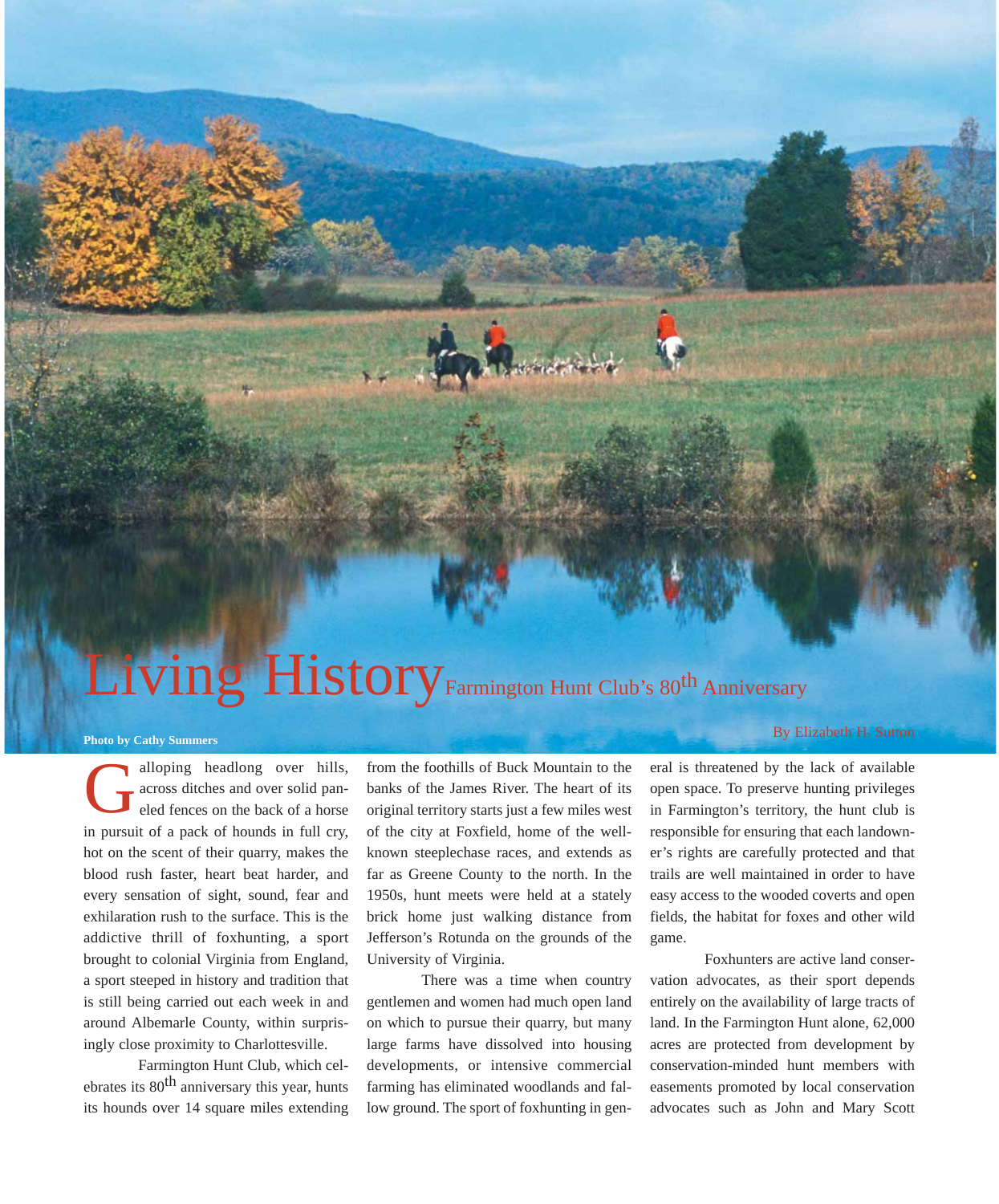



**Author William Faulkner blows a hunting horn, c. 1959. ( Photo by George Barkley, courtesy William Barkley)**

Birdsall and Sherry Buttrick, head of the local office of the Virginia Outdoors Foundation.

Jill Faulkner Summers served as Farmington's master of foxhounds for four decades from 1968 until her death in 2008. Her knowledge of the hounds and her commitment to the breeding was legendary— a passion that began in the mid-1950s after she moved to Charlottesville and started riding at Grover's Stable, owned by Grover Vandevender, huntsman for Farmington during the '50s and '60s. It was there she was introduced to the sport and pursued it with a passion for the rest of her life. Her father, author William Faulkner, also hunted because he enjoyed being with his daughter. They both loved the countryside and were keenly interested in hound work and riding.

It was Summers who hired Farmington's present huntsman, Daron Beeney and his wife Alison. The Beeneys moved from England in 2001 to assume duties as professional hunt staff for Farmington. They recall how Summers was completely hands-on, in contrast to many of their former employers in England. "She came to the kennels every single day," Daron said. "She knew each hound and was interested in everything we did."

On a Saturday morning in mid-February with deep snow on the ground, the Beeneys were at work with the hounds. Released from the kennel, the pack tumbled forward *en masse* onto the gravel walkway. They were quick to respond to the snap of the whip and the sharp rebuke commanding them to follow the group. They kept in a tight bunch around Daron, the huntsman, who walked in the lead. Surrounded by the pack of 45 eager and rambunctious hounds—some coupled (a young hound attached at the collar by a double brass link to an older hound), Daron was assisted by Carolyn and Ken Chapman, honorary whippers-in and kennel man Tommy McCauley, who has worked for the Farmington Hunt for 30 years.

Walking the hounds on foot in between hunts allows them closer contact with the people who will be working with them during the hunts. It also helps the hounds to develop social skills that are essential in their training as a well disciplined hunting pack. Daron's affection for

each hound is obvious, and their respect for his authority is absolute.

Farmington continues its tradition as home hunt club for amateur and professional horse people of diverse backgrounds and interests. Student memberships are comparatively inexpensive and excellent equestrian centers are nearby. Playwright Sam Shepard and his wife Jessica Lange joined Farmington when they lived in Albemarle County in the 1990s. Shepard, an experienced rider, caught the foxhunting bug much as his predecessors did. Lange learned to ride and hunt at the Barracks, headquarters for the University of Virginia Equestrian Team.

Farmington claims numerous champions and leaders in many horse sports: MFH Carol Easter heads the Virginia Trail Riders Association and can count several Farmington veteran champs in the history of that organization's endurance ride at the Homestead. Farmington has also claimed eight champions of the Virginia State Field Hunter Trials since 1962, and three North American Field Hunter Champions in the 1990s, including Caroline Chapman and her home-bred mare